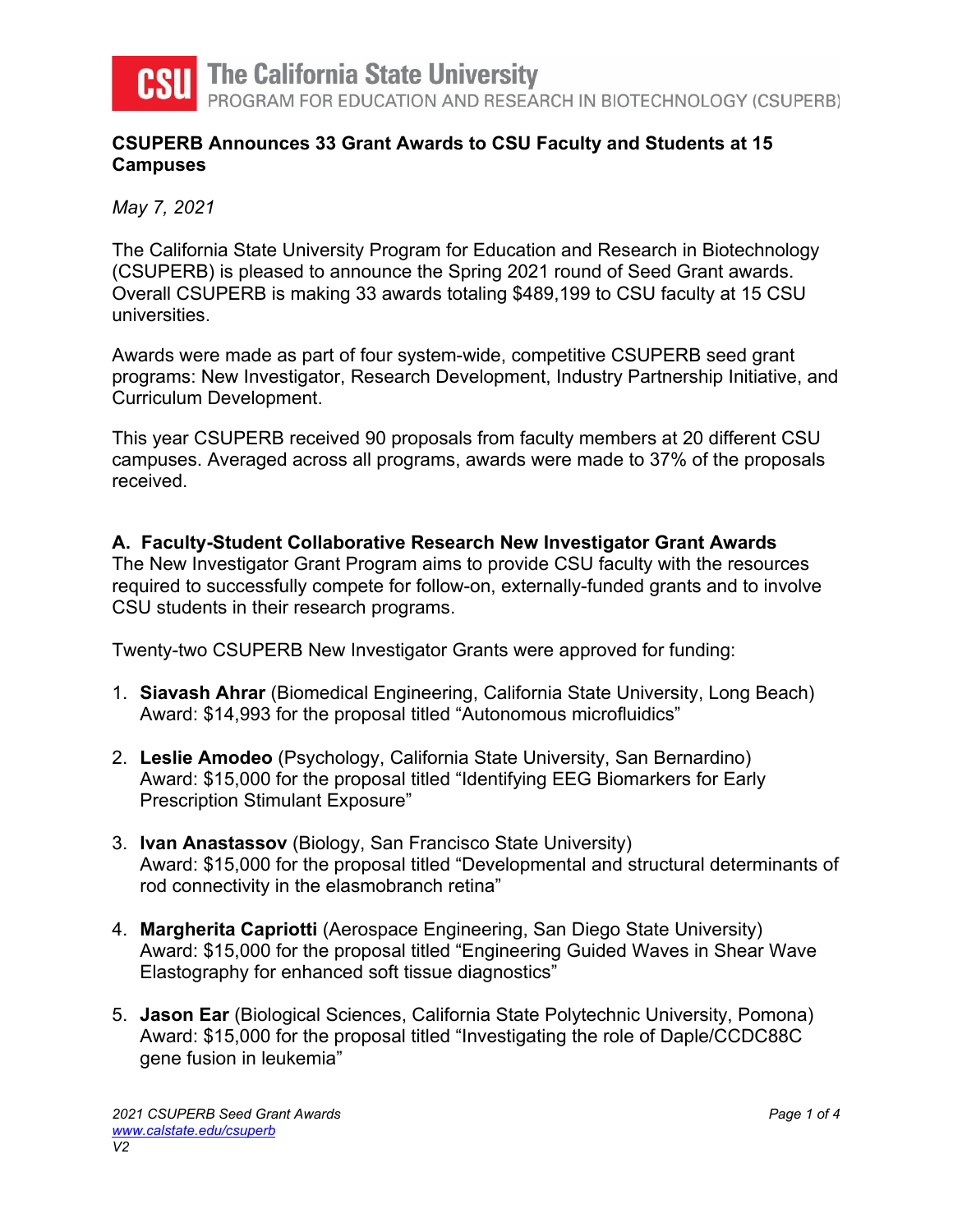- 6. **Negin Forouzesh** (Computer Science, California State University, Los Angeles) Award: \$14,997 for the proposal titled "Computational Study of Novel Coronavirus Mutant Binding to the Human ACE2 Receptor"
- 7. **Kati Geszvain** (Biological Sciences, California State University, Chico) Award: \$9,600 for the proposal titled "Mn oxidizing bacteria as tools for bioremediation"
- 8. **Leslie Hamachi** (Chemistry and Biochemistry, California Polytechnic State University, San Luis Obispo) Award: \$15,000 for the proposal titled "Mechanical Properties of Bacterial Cellulose/SiO2 Composites"
- 9. **Crystal Han** (Mechanical Engineering, San José State University) Award: \$15,000 for the proposal titled "DNA purification using counter-flow isotachophoresis for foodborne pathogen detection"
- 10. **Patrick Jurney** (Biomedical Engineering, San José State University) Award: \$15,000 for the proposal titled "Identifying the Molecular Mechanisms of Endothelialization of Next-Generation Vascular Grafts"
- 11. **Wendy Lee** (Computer Science, San José State University) Award: \$15,000 for the proposal titled "Determining how Bisphenol A Impacts the Neurodevelopmental Transcriptome of Drosophila"
- 12. **Robert Luallen** (Biology, San Diego State University) Award: \$15,000 for the proposal titled "Genetic mechanisms of gut colonization by microbiome bacteria"
- 13. **Jorge Monteiro** (Chemistry, Humboldt State University) Award: \$14,994 for the proposal titled "Hybrid Systems for Photodynamic Therapy in the Dark"
- 14. **Marcos Ortega** (Chemistry and Biochemistry, California State University, Fullerton) Award: \$15,000 for the proposal titled "A Novel Target to Inhibit Viral Assembly and Infection"
- 15. **Alexander Payumo** (Biological Sciences, San José State University) Award: \$15,000 for the proposal titled "Neurohormonal interactions limiting mammalian heart regeneration"
- 16. **David Quintero** (Mechanical Engineering, San Francisco State University) Award: \$14,983 for the proposal titled "Upper Extremity Cooperative Control for Stroke Robot Rehabilitation"
- 17. **Shannon Roback** (Health Science, California State University, Dominguez Hills) Award: \$14,997 for the proposal titled "Formation of Pesticide-Derived Carcinogenic N-Nitrosamines in Irrigation Water"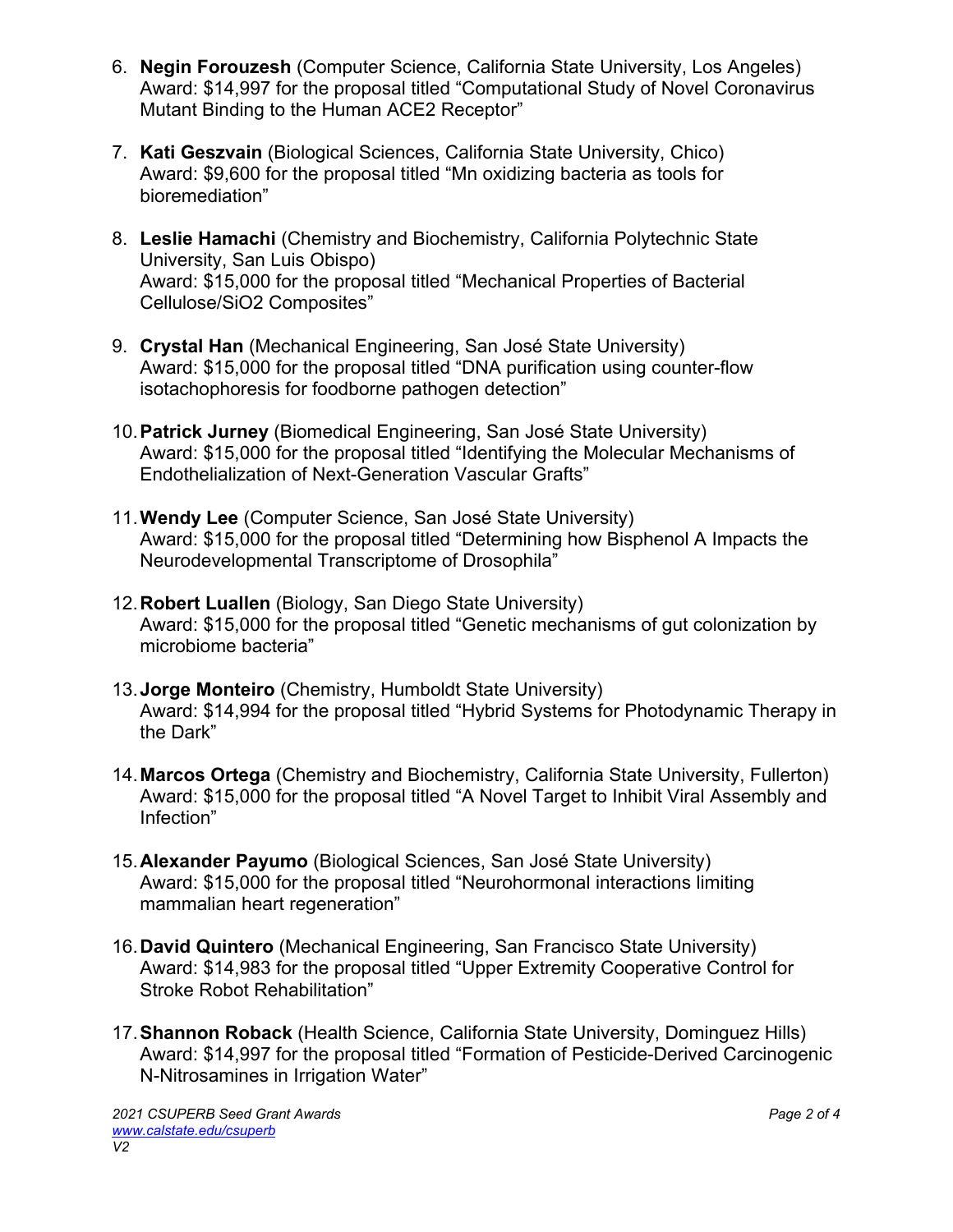- 18. **Parvin Shahrestani** (Biological Science, California State University, Fullerton) Award: \$15,000 for the proposal titled "The impact of microbiota on evolution of a model organism"
- 19. **Sonia Singhal** (Biological Sciences, San José State University) Award: \$15,000 for the proposal titled "Dynamics of genetic evolution during adaptation in incrementally changing environments"
- 20. **Mauro Tambasco** (Physics, San Diego State University) Award: \$15,000 for the proposal titled "Centrifugal Ultrafiltration of Plasmid DNA to Assess Biological Radiation Damage"
- 21. **Cawa Tran** (Biological Sciences, California State University, Chico) Award: \$15,000 for the proposal titled "Nitrogen fixation in the sea anemone Aiptasia, a model system for coral symbiosis"
- 22. **Alejandro Vélez Meléndez** (Biology, San Francisco State University) Award: \$14,976 for the proposal titled "Hearing in the Cacophony: Assessing Evolutionary Responses to Urban Noise"

# **B. Faculty-Student Collaborative Research Development Grant Awards**

The Research Development Grant program aims to provide CSU faculty with support to fill gaps in external funding for ongoing research projects or to pilot new, but as-yet unfunded, research directions for established investigators.

Six CSUPERB Research Development Grants were approved for funding:

1. **Deepali Bhandari** (Chemistry and Biochemistry, California State University, Long Beach)

Award: \$14,997 for the proposal titled "Role of Akt pathway in regulation of the unfolded protein response"

- 2. **Lionel Cheruzel** (Chemistry, San José State University) Award: \$15,000 for the proposal titled "A collaborative approach towards the development of novel anti-cancer agents."
- 3. **Daniel Curtis** (Chemistry and Biochemistry, California State University, Fullerton) Award: \$15,000 for the proposal titled "Quantification of potentially harmful compounds in electronic cigarette aerosol for varying particle size"
- 4. **Matthew Escobar** (Biological Sciences, California State University San Marcos) Award: \$14,669 for the proposal titled "Defining the connections between soil microbiomes and crop nutritional content"
- 5. **Juanita Jellyman** (Biological Sciences, California State Polytechnic University, Pomona)